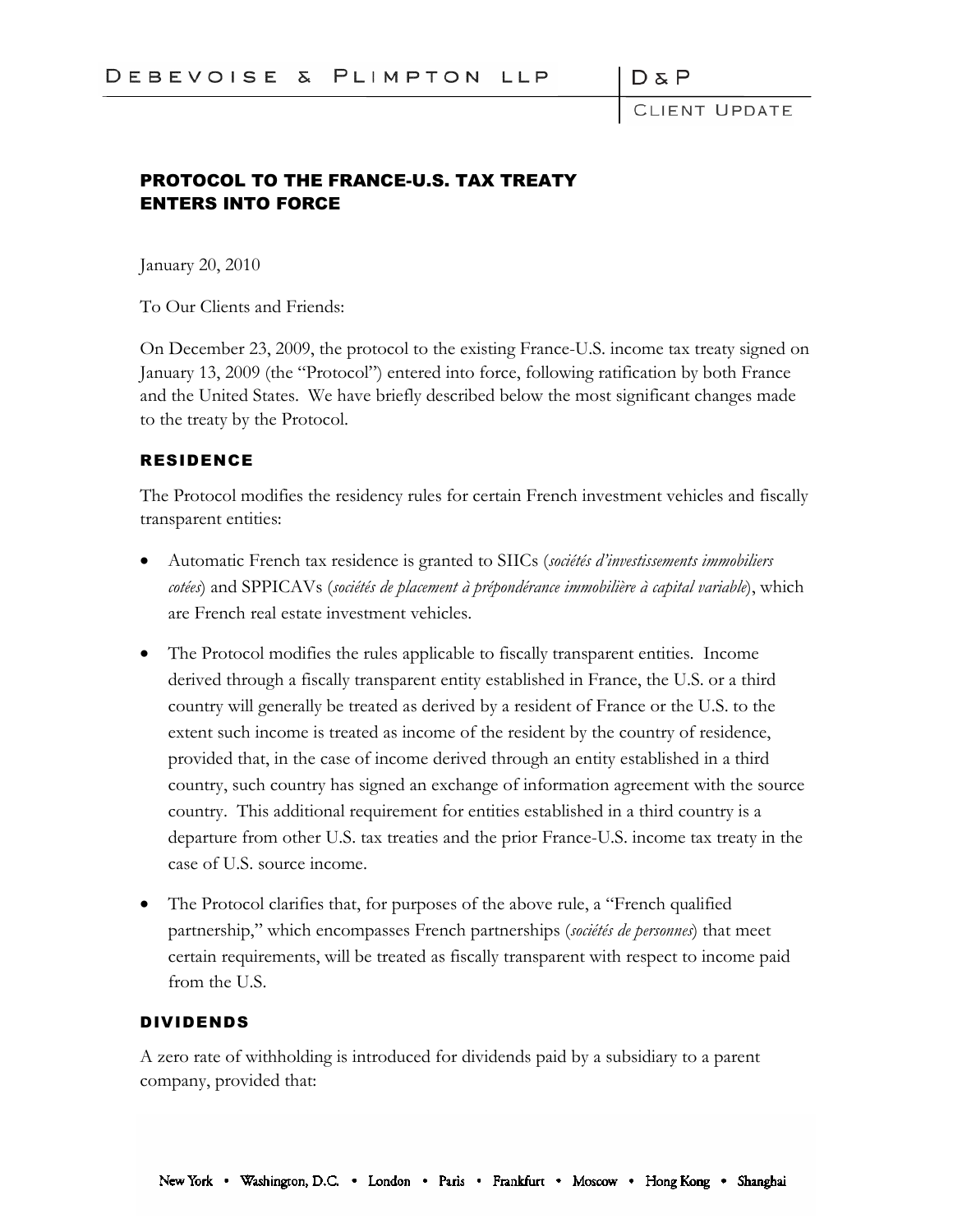CLIENT UPDATE

 $D & P$ 

- the parent company has owned, directly or indirectly, 80% or more of the voting power of the subsidiary (in the case of the U.S.) or the share capital of the subsidiary (in the case of France) for the 12-month period ending on the date the dividend is declared; and
- the parent company satisfies certain requirements under the LOB provision or obtains a competent authority determination.

The reduced withholding tax rates on other dividends are maintained at 5% if the recipient is a 10% corporate shareholder and 15% in all other cases. Special rules apply to dividends paid by certain specific vehicles, such as French SICAVs, SIICs or SPPICAVs, or U.S. REITs or RICs.

## BRANCH PROFITS TAX

An exemption from branch profits tax is introduced, subject to the satisfaction of the same LOB provision requirements or competent authority determination applicable to the dividend withholding tax exemption; otherwise, the rate continues to be 5%.

## ROYALTIES

The Protocol eliminates withholding tax on cross-border royalty payments. Formerly, the rate was 5%.

# LIMITATION ON BENEFITS

The Protocol generally strengthens the LOB provision and tightens the eligibility for treaty benefits. In particular:

- The Protocol imposes heightened restrictions on the application of the publicly traded test and the ownership/base erosion test. The active trade or business test is also modified.
- The Protocol eliminates the headquarters company test and the alternative ownership test for companies. Instead, the Protocol introduces a new "equivalent beneficiaries" test that allows a company that is a resident of France or the U.S. to be eligible for treaty benefits if (i) at least 95% of its shares are owned by no more than seven "equivalent beneficiaries" (i.e., residents of an E.U. member state or a country that is a party to NAFTA that meet certain conditions) and (ii) a base erosion test is met.

Existing structures should be carefully reviewed in light of the new LOB provision, as they will be tested under this new provision from the date the Protocol becomes effective.